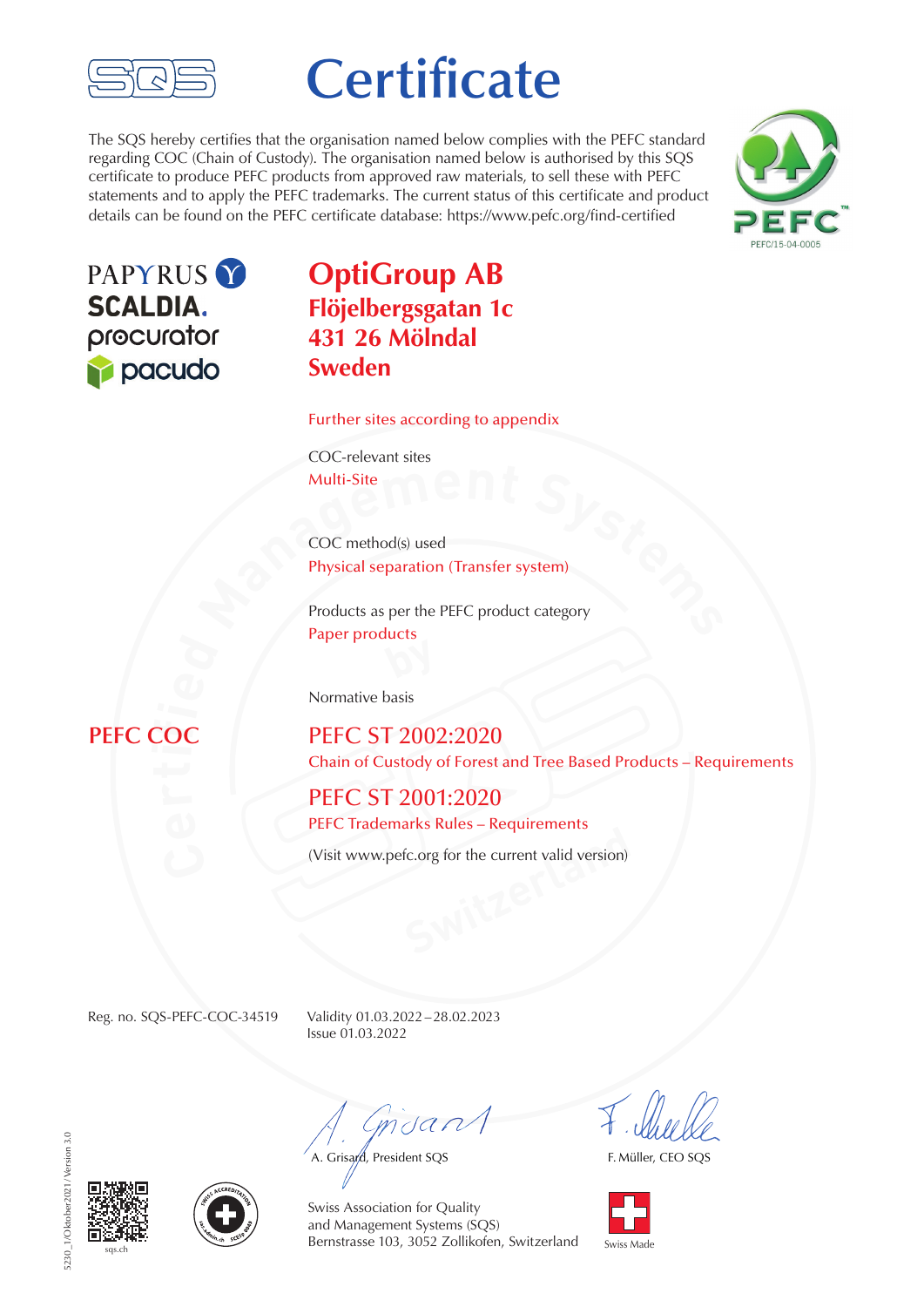



Appendix of main certificate Reg. no. SQS-PEFC-COC-34519

## PAPYRUS<sup>Y</sup> **SCALDIA.** procurator pacudo

## **OptiGroup AB Flöjelbergsgatan 1c 431 26 Mölndal Sweden**

| Central Function                                                                                | Certified products | Norm / Revision                        | Reg. no.               | Validity                 |
|-------------------------------------------------------------------------------------------------|--------------------|----------------------------------------|------------------------|--------------------------|
| <b>OptiGroup AB</b><br>Flöjelbergsgatan 1c<br>431 26 Mölndal<br>Sweden                          | Paper products     | PEFC ST 2002:2020<br>PEFC ST 2001:2020 | SQS-PEFC-<br>COC-34519 | 01.03.2022<br>28.02.2023 |
| Locations                                                                                       | Certified products | Norm / Revision                        | Reg. no.               | Validity                 |
| <b>Papyrus Schweiz AG</b><br>Zürcherstrasse 68<br>8800 Thalwil<br>Switzerland                   | Paper products     | PEFC ST 2002:2020<br>PEFC ST 2001:2020 | SQS-PEFC-<br>COC-34519 | 01.03.2022<br>28.02.2023 |
| Papyrus Sp z o.o.<br>Woloska 9<br>02-583 Warszawa<br>Poland                                     | Paper products     | PEFC ST 2002:2020<br>PEFC ST 2001:2020 | SQS-PEFC-<br>COC-34519 | 01.03.2022<br>28.02.2023 |
| <b>Papyrus AS</b><br>Sõpruse pst 145<br>13417 Tallinn<br>Estonia                                | Paper products     | PEFC ST 2002:2020<br>PEFC ST 2001:2020 | SQS-PEFC-<br>COC-34519 | 01.03.2022<br>28.02.2023 |
| <b>Papyrus SIA</b><br>Ulbrokas iela 19A<br>Riga, 1021<br>Latvia                                 | Paper products     | PEFC ST 2002:2020<br>PEFC ST 2001:2020 | SQS-PEFC-<br>COC-34519 | 01.03.2022<br>28.02.2023 |
| Papyrus Hungária Zrt<br>Könyves Kálmán körút 11/c<br>1097 Budapest<br>Hungary                   | Paper products     | PEFC ST 2002:2020<br>PEFC ST 2001:2020 | SQS-PEFC-<br>COC-34519 | 01.03.2022<br>28.02.2023 |
| <b>Papyrus Romania SRL</b><br>Bdul. Timisoara Nr. 90<br>032266 Bucuresti<br>Romania             | Paper products     | PEFC ST 2002:2020<br>PEFC ST 2001:2020 | SQS-PEFC-<br>COC-34519 | 01.03.2022<br>28.02.2023 |
| Papyrus Bohemia s.r.o.<br>K Hrušovu 292/4<br>102 23 Praha 10<br>Czech Republic                  | Paper products     | PEFC ST 2002:2020<br>PEFC ST 2001:2020 | SQS-PEFC-<br>COC-34519 | 01.03.2022<br>28.02.2023 |
| <b>Papyrus Groep Nederland BV.</b><br>Bijsterhuizen 22-02<br>4604 LD Wijchen<br>The Netherlands | Paper products     | PEFC ST 2002:2020<br>PEFC ST 2001:2020 | SQS-PEFC-<br>COC-34519 | 01.03.2022<br>28.02.2023 |

 $m$ dan

A. Grisand, President SQS

F. Müller, CEO SQS







Swiss Association for Quality and Management Systems (SQS) sqs.ch Switzerland Swiss Made Switzerland Swiss Made Switzerland Swiss Made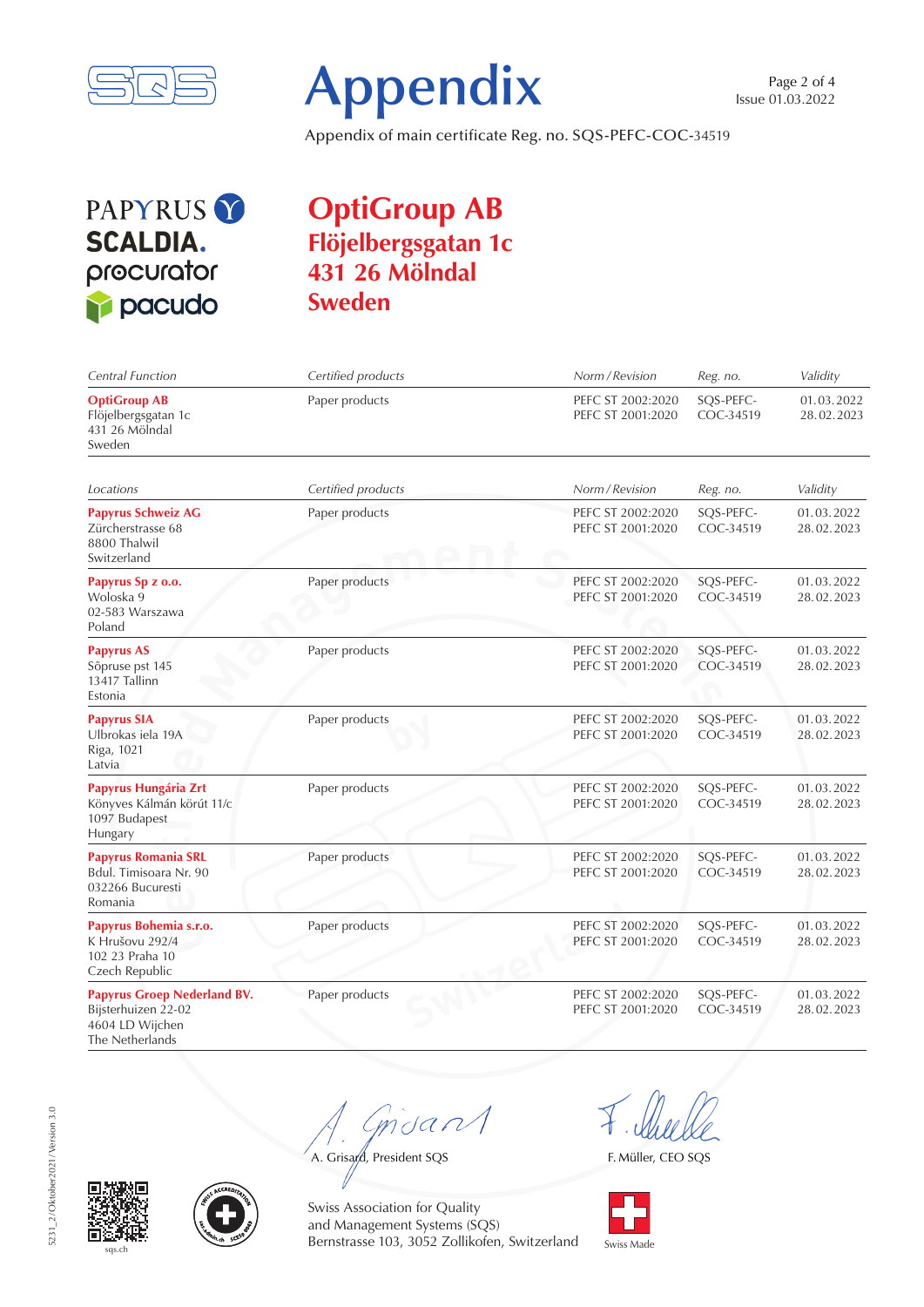



Appendix of main certificate Reg. no. SQS-PEFC-COC-34519

PAPYRUS<sup>Y</sup> **SCALDIA.** procurator pacudo

## **OptiGroup AB Flöjelbergsgatan 1c 431 26 Mölndal Sweden**

| Locations                                                                                         | Certified products | Norm / Revision                        | Reg. no.               | Validity                 |
|---------------------------------------------------------------------------------------------------|--------------------|----------------------------------------|------------------------|--------------------------|
| <b>Papyrus Belgium NV/SA</b><br>Noordkustlaan 16C/4<br>1702 Dilbeek (Groot-Bijgaarden)<br>Belgium | Paper products     | PEFC ST 2002:2020<br>PEFC ST 2001:2020 | SQS-PEFC-<br>COC-34519 | 01.03.2022<br>28.02.2023 |
| Papyrus A/S<br>Mileparken 22, 2.<br>2740 Skovlunde<br>Denmark                                     | Paper products     | PEFC ST 2002:2020<br>PEFC ST 2001:2020 | SQS-PEFC-<br>COC-34519 | 01.03.2022<br>28.02.2023 |
| Pacudo AB<br>Flöjelbergsgatan 1c<br>431 26 Mölndal<br>Sweden                                      | Paper products     | PEFC ST 2002:2020<br>PEFC ST 2001:2020 | SQS-PEFC-<br>COC-34519 | 01.03.2022<br>28.02.2023 |
| <b>Papyrus Sverige AB</b><br>Flöjelbergsgatan 1c<br>431 26 Mölndal<br>Sweden                      | Paper products     | PEFC ST 2002:2020<br>PEFC ST 2001:2020 | SQS-PEFC-<br>COC-34519 | 01.03.2022<br>28.02.2023 |
| <b>Procurator Sverige AB</b><br>Flöjelbergsgatan 1c<br>431 26 Mölndal<br>Sweden                   | Paper products     | PEFC ST 2002:2020<br>PEFC ST 2001:2020 | SQS-PEFC-<br>COC-34519 | 01.03.2022<br>28.02.2023 |
| <b>Papyrus Norge SA</b><br>Gneisveien 30<br>2020 Skedsmokorset<br>Norway                          | Paper products     | PEFC ST 2002:2020<br>PEFC ST 2001:2020 | SQS-PEFC-<br>COC-34519 | 01.03.2022<br>28.02.2023 |
| <b>UAB Papyrus Lietuva</b><br>Jonavos g. 7<br>44192 Kaunas<br>Lithuania                           | Paper products     | PEFC ST 2002:2020<br>PEFC ST 2001:2020 | SQS-PEFC-<br>COC-34519 | 01.03.2022<br>28.02.2023 |
| <b>Papyrus Finland Oy</b><br>Koivuvaarankuja 2<br>01640 Vantaa<br>Finland                         | Paper products     | PEFC ST 2002:2020<br>PEFC ST 2001:2020 | SQS-PEFC-<br>COC-34519 | 01.03.2022<br>28.02.2023 |
| <b>SCALDIA AB</b><br>Flöjelbergsgatan 1c<br>43126 Mölndal<br>Sweden                               | Paper products     | PEFC ST 2002:2020<br>PEFC ST 2001:2020 | SQS-PEFC-<br>COC-34519 | 01.03.2022<br>28.02.2023 |
| <b>SCALDIA A/S</b><br>Mileparken 22, 2.<br>2740 Skovlunde<br>Denmark                              | Paper products     | PEFC ST 2002:2020<br>PEFC ST 2001:2020 | SQS-PEFC-<br>COC-34519 | 01.03.2022<br>28.02.2023 |

mdan

A. Grisard, President SQS

F. Müller, CEO SQS







Swiss Association for Quality and Management Systems (SQS) sqs.ch Switzerland Swiss Made Switzerland Swiss Made Switzerland Swiss Made